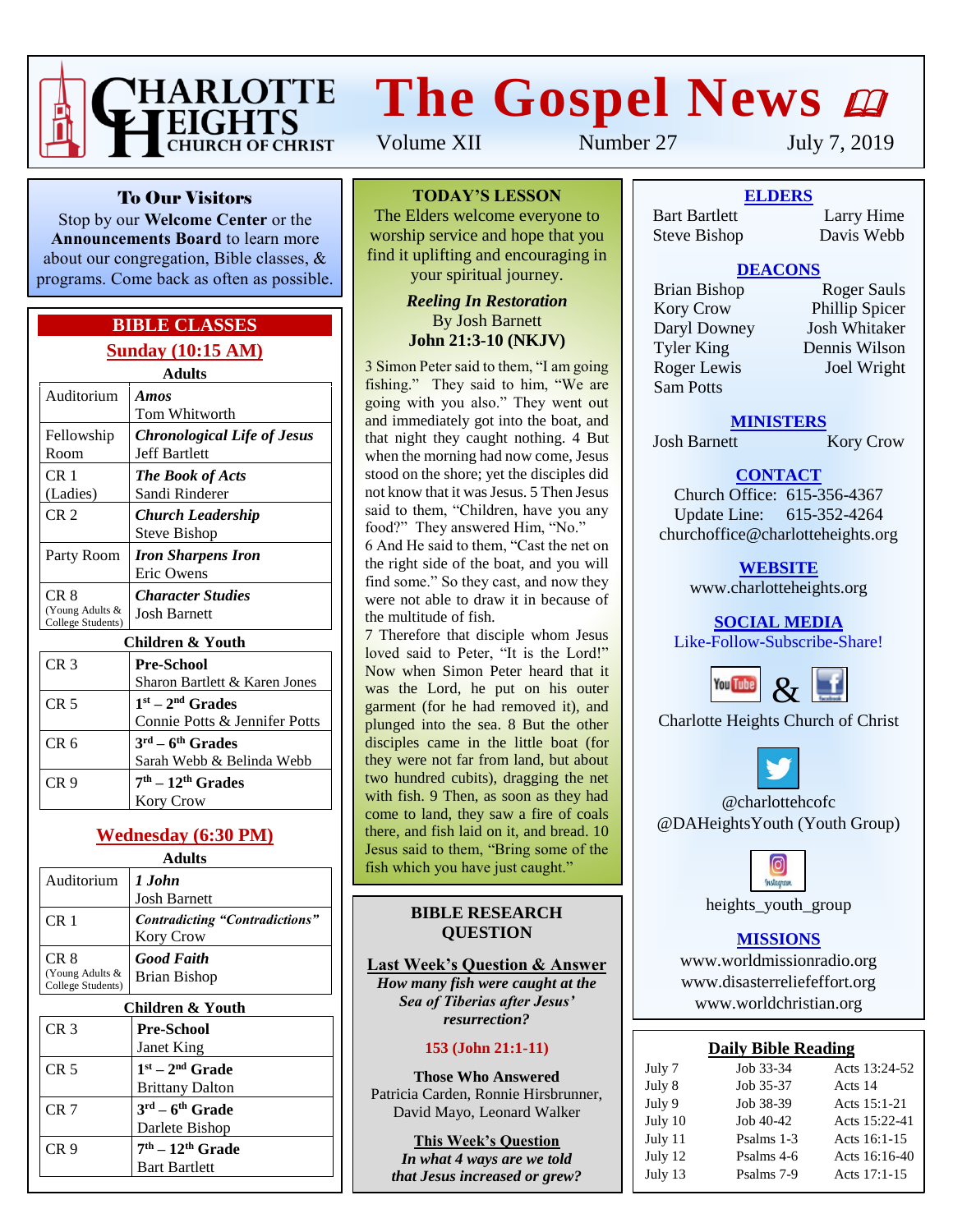### **Restore**

A lot happened in the upper room the night Jesus was betrayed and arrested. Jesus instituted His Supper. He informed the Apostles that one of them would betray them. He mentioned that He was leaving. He predicted Peter's denial. In Luke's account, Jesus said, "*But I have prayed for you, that your faith should not fail; and when you have returned to Me, strengthen the brethren*" (Luke 22:32). Peter quickly says, "*Lord, I am ready to go with You, both to prison and to death*" (Luke 22:33). What did the Lord mean by "*returned to Me*"? The devil had asked for Peter. Jesus didn't ask that Peter could be spared from trouble. The undergoing of difficulty, failure, setback, and hardship are all important steps to becoming stronger believers. Jesus had the assurance that Peter would retrace his steps back to Jesus.

We know Peter's shortcomings. We easily can bring up when he fell in the water and in life by denying Jesus. What about Peter being restored? In the 21<sup>st</sup> chapter of John, we have a beautiful scene of restoration. Peter didn't choose to leave in disgrace over what he had done. He made the effort to return to the Lord.

Restoration is necessary for us all. We like to think that sin won't happen to us. However, we know that means the truth is not us (I John 1:8). I'm thankful for the Lord's prayer prior to the events in John 21. He had prayed for Peter. What a

touching action by our Lord! He cares for us, especially when we have fallen away from Him. Remember that there is nothing greater than the power of the cross. We must be willing to return to Him. May we be prayerful, as the Lord, when it comes to each other's souls. May we be welcoming to those who have strayed away. 

In Him, **Josh Barnett**



#### **Upcoming Events**

**Bordeaux Hospital – TODAY** *Several of our members are at Bordeaux helping transport the patients to worship.*

**VBS Worker Pot-Luck Luncheon TODAY (After Sunday School)**

**Monday Night for the Master July 8 (6:00)**

**Friday Night Singing – July 12** New Union Church of Christ 46 Maple Springs Rd, Manchester *\*Refreshments at 6:00*

**VBS Carnival - July 13 (5:00-8:00) Kickoff – July 14 (Sunday School) VBS – July 14-17 (6:30-8:30)**

**The Little Pantry That Could July 19 (9:00 AM – 1:00 PM)** *See Announcement*

**Shower The People July 25 (7:00 PM –9:00 PM)** *See Announcement*

**Baby Shower – Emily Canady Smeykal July 28 (2:00)**

**CARE Team July 28 (After Evening Services)**

> **Elder & Deacon Meeting July 29 (6:30)**

### Baptism

Congratulations to **Amanda Jerkins**, who was baptized into Christ by Josh Barnett on Wednesday night, June 26<sup>th</sup>, after the evening services. Please keep her in your prayers.

### New Heights

**New Heights Christian Community Services** is collecting Back-To-School supplies. Please bring supplies and drop them off in the foyer. See the Bulletin Board for more information or go to *www.NewHeightsNashville.org*.

### Sympathy

Sympathy is extended to the family of **Bobby Kephart**,

who passed away last Sunday night. Services were conducted on Saturday. Please keep his family in your prayers.

### Thank You

Thank you for every card, visit, phone call; for the delicious food you sent; most of all, for the prayers you prayed! We appreciate you! Love,

> **Gary & Lucia Hutcherson & The Family of Anna Hutcherson**

### Opportunities To Serve

We have 2 new opportunities to serve others in our community this month. *If you would like to participate, please sign the list on the Bulletin Board or see Josh for more information.*



#### July 19 (9:00 AM - 1:00 PM)

**The Little Pantry That Could** is an organization that provides produce and shelf-stable items free of charge on a weekly basis to anyone in need.

We are scheduled to Stock the Shelves. **We need 5 Volunteers.** *www.TheLittlePantryThatCould.org*



#### **Shower The People** is an organization whose

primary purpose is to show love by providing mobile shower facilities to homeless individuals.

We are scheduled to clean the shower stalls and assist as needed. **We need 4 Volunteers.** *www.ShowerThePeople.net*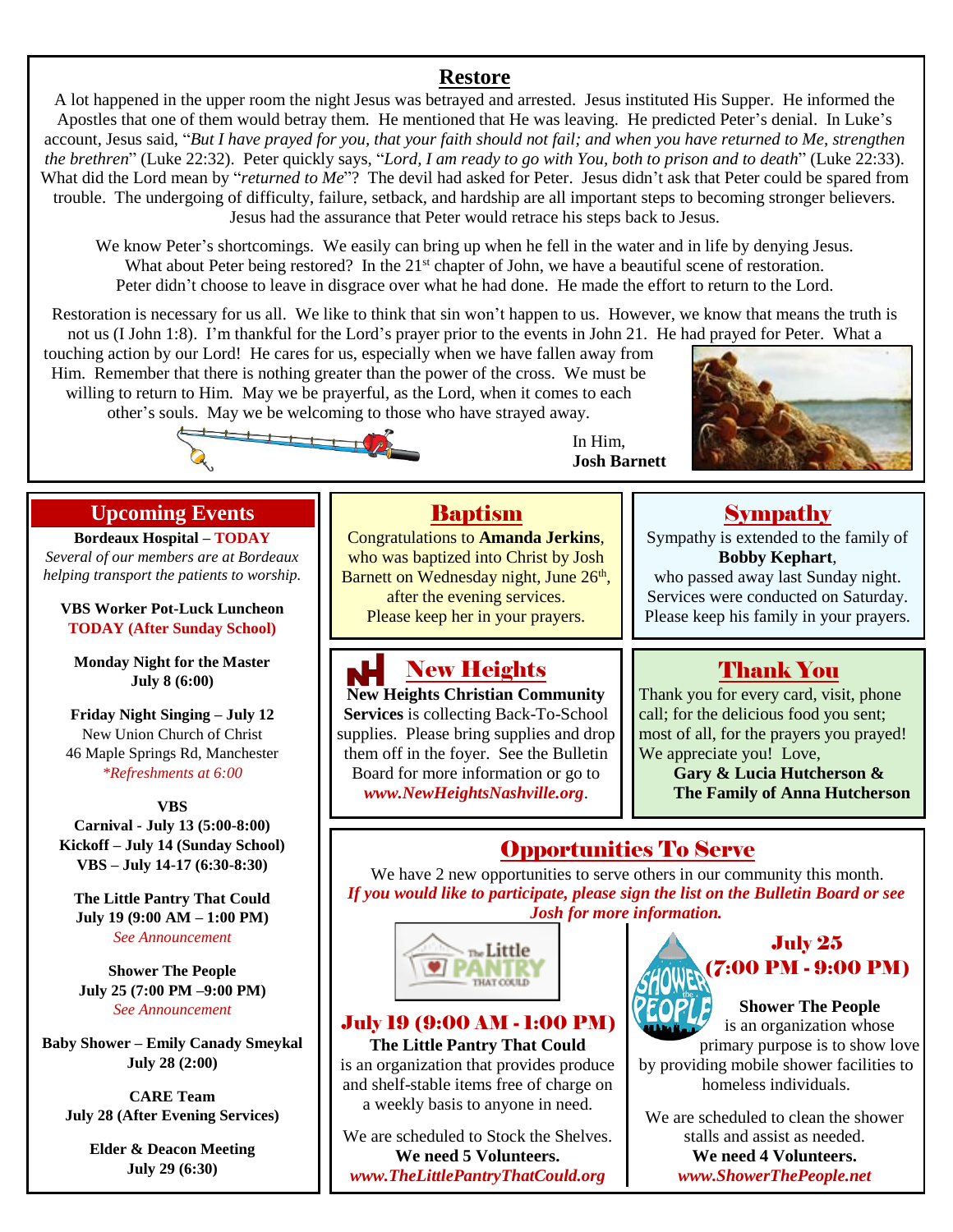#### **R**'aSel ALO. **Insie Man AChildren's Ministry ...**

The people of Drearyville are taking a break! The heat has finally gotten to them. Mayor Monotone and Sheriff B. Flat are continuing their search for anyone who is trying to bring singing and praise into the town.



They will be back in 2 weeks after VBS is over. Today, we will have a special VBS Presentation during Kidspriation!

But, don't forget to be working on your Memory Verse!

**Memory Verse** *Oh come, let us sing to the Lord; let us make a joyful noise to the Rock of our Salvation!* **--Psalm 95:1**



**July 14-17 (6:30-8:30) Factory Fun Festival: July 13 (5:00-8:00)**

Is *Building A Better You* about turning people into Robots, or is it about following the Bible? Find out at VBS.

#### **Visit the VBS Information Booth in the Foyer**

See how you can help in this year's VBS!

#### **Name The Robot**

The votes are in, and the Robot in the foyer has a name!

His name is **B.A.B.Y.** (**B**uilding **A B**etter **Y**ou).



#### **VBS Robots**

Thanks to everyone who took home a Foam Robot to decorate! You will receive a prize at the Fun Factory Festival. **They must be returned by TONIGHT!**

#### **VBS Flyers!**

Help advertise VBS! Flyers are located at the VBS Booth. Pick up as many as you need to invite your family, your friends, and any robotic beings that you may know!

#### **Weekly Word Search Puzzles – At the VBS Booth**

Turn in the Weekly Word Search Puzzles, and get your name on the chart in the foyer. **The 4th & Final Word Search is now available. Start learning about VBS before it even begins!**





#### **Fun Factory Festival**

Don't miss the VBS Fun Factory Festival on Saturday, July 13th (5:00 – 8:00). Games! Music! Food! Fun! All ages are invited! Invite your friends and dress for fun!

## Upcoming Events

•  $\text{SYS} - \text{July} 11$ 

THE HEIGHTS

- $VBS July 14-17$
- $\text{SYS} \text{July} 18$
- $\text{SYS} \text{July} 25$





Preparations are being made for our new **Kidspiration Club** program,



which will begin this Fall on Wednesday nights. **TODAY, all contribution received in excess of our weekly** 

**budget will be used to support this ministry.**



#### **Important VBS Worker Luncheon**

**There is an important luncheon for ALL VBS workers TODAY after Sunday School in the Fellowship Room.**

#### **VBS Kickoff – Sunday School**

All Sunday School classes ages  $6<sup>th</sup>$  Grade and down will be going to the **Bible Fun Factory** (Gym) next week for our VBS kickoff.



#### **Attention Van Riders**

Sign the list at the VBS Booth if you need a ride to VBS.

#### **VBS Nightly Meals – 5:00**

Meals will be served nightly before VBS in the **Factory Break Room** (Fellowship Room) at 5:00. The cost is \$5 per person (\$25 max per family). If you plan to attend any of the nightly VBS meals, **PLEASE** sign the list at the VBS Booth. We're sorry. No Robots are allowed in the Break Room!

#### **Items Needed (Drop them off at the VBS Booth)**

- Coke, Diet Coke, & Sprite (2 Liters)
- Soda Cans (Empty)
- Sweets for the Carnival Cake Walk (Sign Up)

#### **Upcoming VBS Work Nights**

- Wednesday, July 10 (After Church)
- Thursday, July 11 (6:00–8:00)
- Friday, July 12 (6:00-8:00)